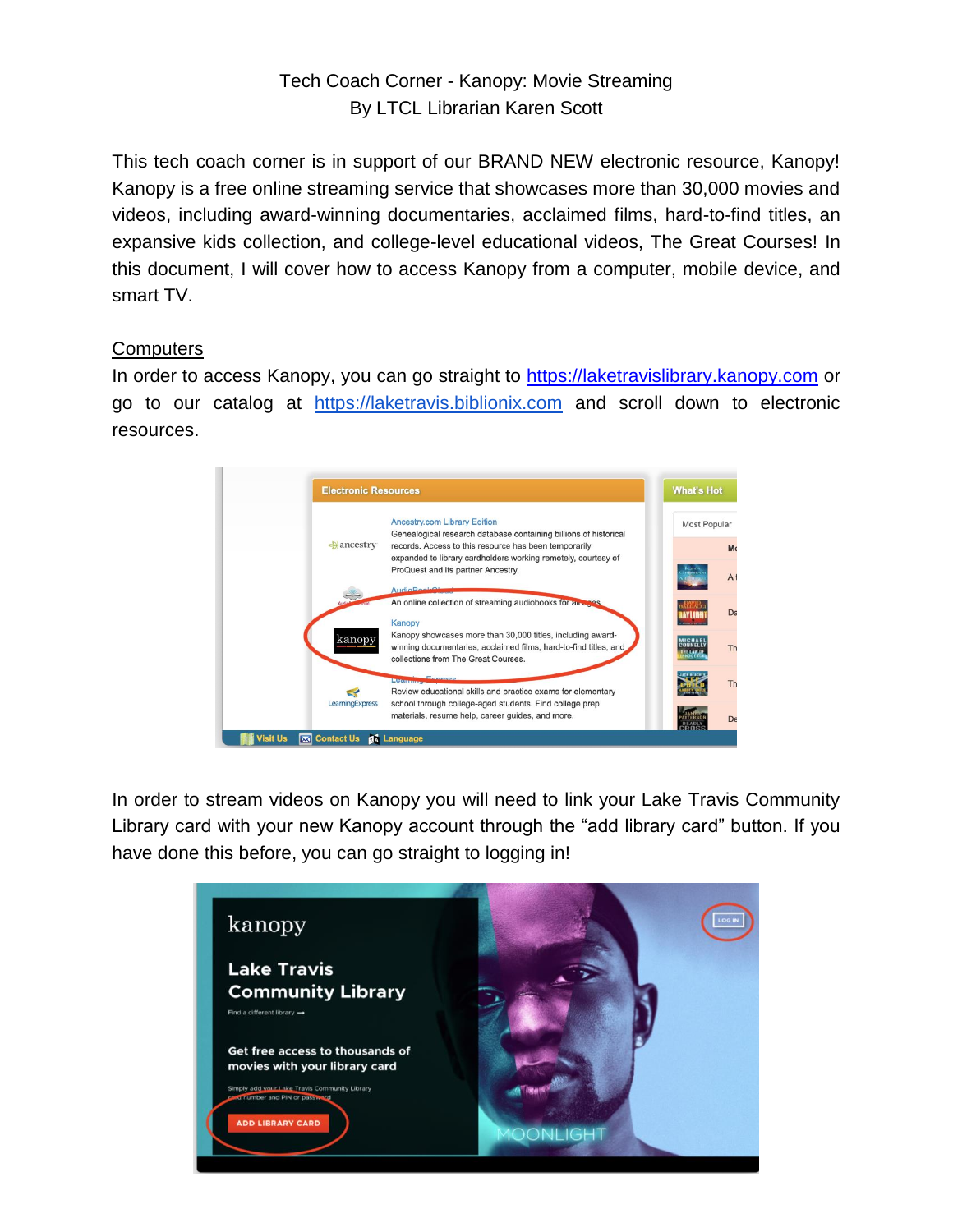Adding your library card will require you to enter the same card number and password that are used to access your LTCL account. After using these credentials, Kanopy will know that you are a LTCL patron and ask you to create a new account.

| kanopy                     |                         | <b>Lake Travis Community Library</b>      | <b>LOG IN</b>     |
|----------------------------|-------------------------|-------------------------------------------|-------------------|
|                            |                         |                                           |                   |
|                            |                         | $\frac{\cap \bullet}{\cap \dots}$         |                   |
|                            |                         | STEP 3 OF 4                               | <b>Need Help?</b> |
|                            |                         | <b>Add Your Library Card</b>              |                   |
|                            |                         |                                           |                   |
|                            |                         |                                           |                   |
|                            |                         | <b>LIBRARY CARD NUMBER:</b>               |                   |
|                            |                         | Type your Library Card Number             |                   |
|                            |                         | <b>LIBRARY CARD PIN/PASSWORD:</b>         |                   |
|                            |                         | Type your PIN/Password                    |                   |
|                            |                         |                                           |                   |
|                            |                         | <b>CONTINUE</b>                           |                   |
|                            |                         | Need a card? Apply with your library here |                   |
|                            |                         |                                           |                   |
| I'm a Librarian<br>Support | <b>Terms of Service</b> | Privacy Policy                            |                   |

Here you have the option of creating a new account with your email address, logging in through Google, or using your Facebook account. You will use this same login every time you access Kanopy, so make sure it's memorable or write it down! Once you have created an account, check your email for the link to confirm.

Kanopy has SO many different features, so it's a great idea to just start poking around! However, I have highlighted some of the basics for you here. The top of the page is your main menu where you can browse by genre and subgenre, go to Kanopy Kids, view your account, and quickly see how many credits you have remaining. LTCL patrons are allowed up to ten credits per month! Be careful though—once you press play, a credit is redeemed! Luckily, the video can be viewed for the next 72 hours before it expires.

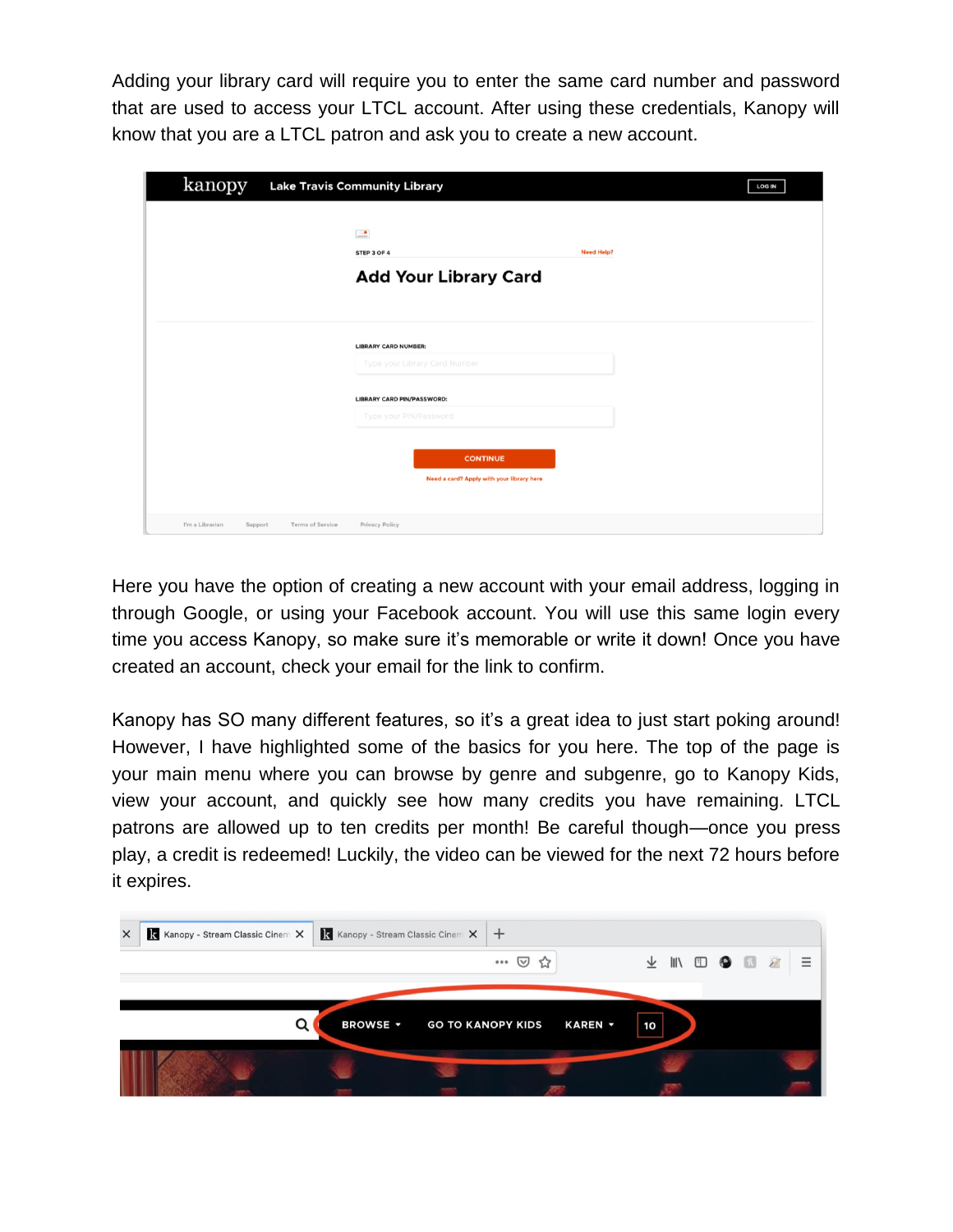LTCL patrons have the privilege of unlimited access to kids materials and The Great Courses collection. This collection consists of lectures by notable professors from across the world on a wide variety of topics! To find The Great Courses, just scroll down the Kanopy homepage until you see the section, or "shelf," called The Great Courses.



If you're not ready to watch a film just yet, but want to make a note to watch it later, you can add films to your watchlist by hovering over the title or icon and clicking "+ My List." Your watchlist, viewing history, recommended videos, and parental controls can all be accessed through your dashboard, found when you hover over your name in the top right menu bar.

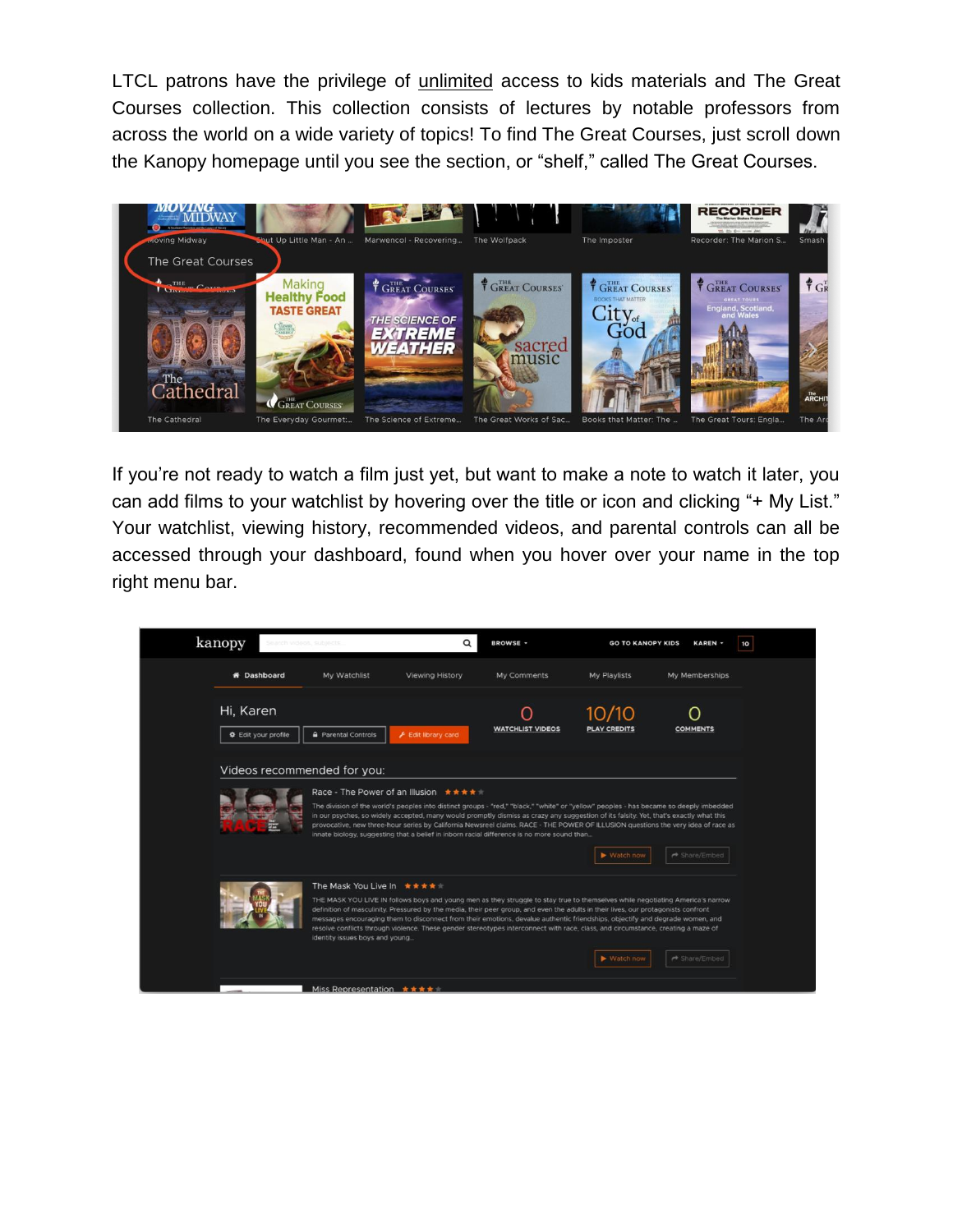Another useful feature is closed captioning (CC), which can be accessed on any video with the CC logo. You can turn this feature on or off by pressing play and clicking on the CC logo in the bottom right corner of the viewing window. In this screenshot, I have captioned turned on so the "english" language option is greyed out to show that it is selected, while the "captions off" selection is brighter in text.

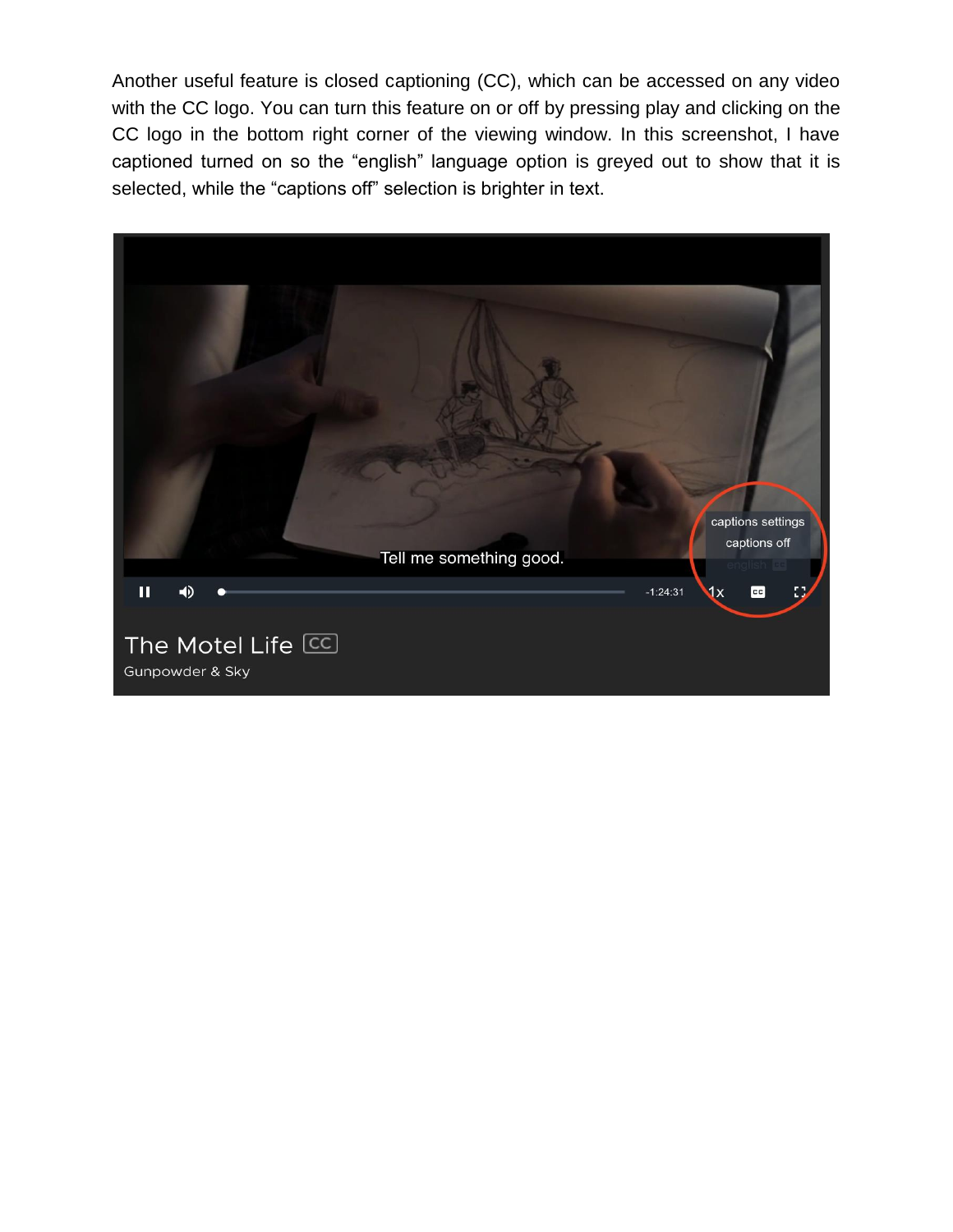#### Mobile Devices

Although similar, there are a few key differences when using Kanopy on a mobile device. The biggest difference is that your main menu is located at the bottom of the screen. Your to-bewatched list and your watching history are both under the "My Lists" section of the menu. Your remaining credits are still in the top right corner and you can still browse by scrolling through the "shelves" or by using the "Browse" button in the main menu.

To us the Kanopy app on a mobile device you will still need to log in or create an account as outlined above. Remember to use your library account credentials when initially linking your card with your new Kanopy account!